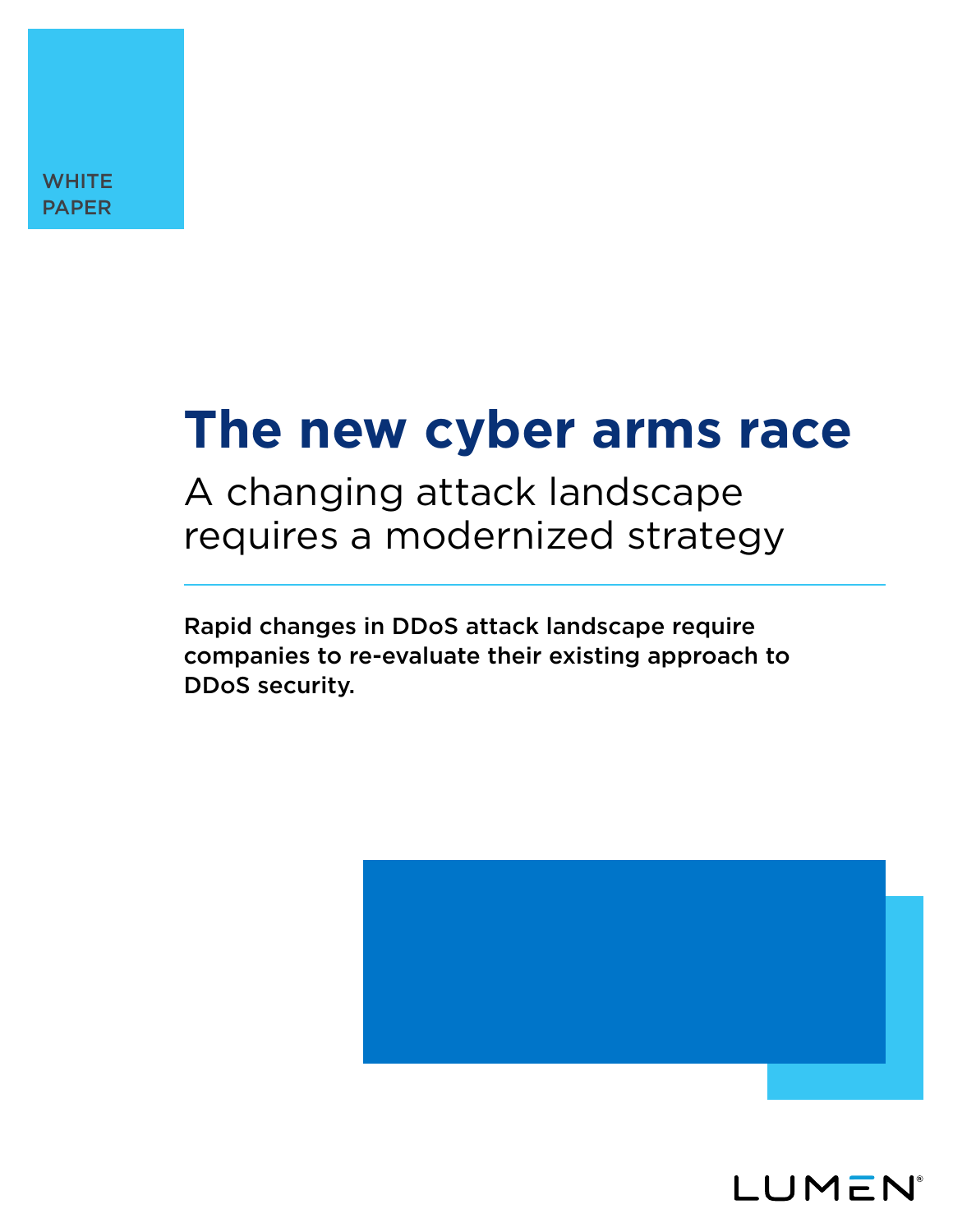## DDoS attacks are changing. Is your strategy keeping pace?

### Attack frequency on the rise and severity of impact greater than ever

In early 2020 Lumen began tracking a trend of increasing distributed denial of service (DDoS) attacks. DDoS attacks have seen average annual growth over 15% over the last five years. Not surprisingly, there is often an upward arc of DDoS attacks and cyber-extortion campaigns during the holiday shopping season. Historically they have focused primarily on retail, gaming and other organizations that rely on their websites and web applications for a significant portion of their revenue during the holidays. What is unique in this case is that the new wave of attacks is taking place outside of the traditional holiday season, and the targeted companies are not just the typical industries. Several recent attacks were sustained for weeks in some cases in industries that were as varied as healthcare, manufacturing, insurance and logistics. What were once intermittent ransomware incidents are evolving into full-blown extortion campaigns. Clearly new patterns are emerging.

## **2.3 Tbps**

Largest attack recorded in 1H20<sup>1</sup>

## **24%**

In 2019, DDoS attacks accounted for external attacks on enterprises globally<sup>2</sup>

## **14%**

Annual growth rate of number of DDoS attacks (2018-2023)3

Importantly, these disruptions are occurring at the same time companies are dealing with an increasingly remote work force that needs to access corporate assets and populations who, because of Covid-19, are more reliant than ever on conducting everything from grocery shopping to attending school online. While our collective dependency on internet-accessed services is increasing, threat actors are seeing this as their perfect opportunity to pursue cybercrime and extortion, continuing their hockey-stick-like growth in attacks.

All told, DDoS attacks in April-May set historic precedents with 929,000 attacks according to Netscout: these were "the single largest number of attacks we've ever seen over any 31-day period. Moreover, attack frequency jumped 25 percent during key pandemic lockdown months."4

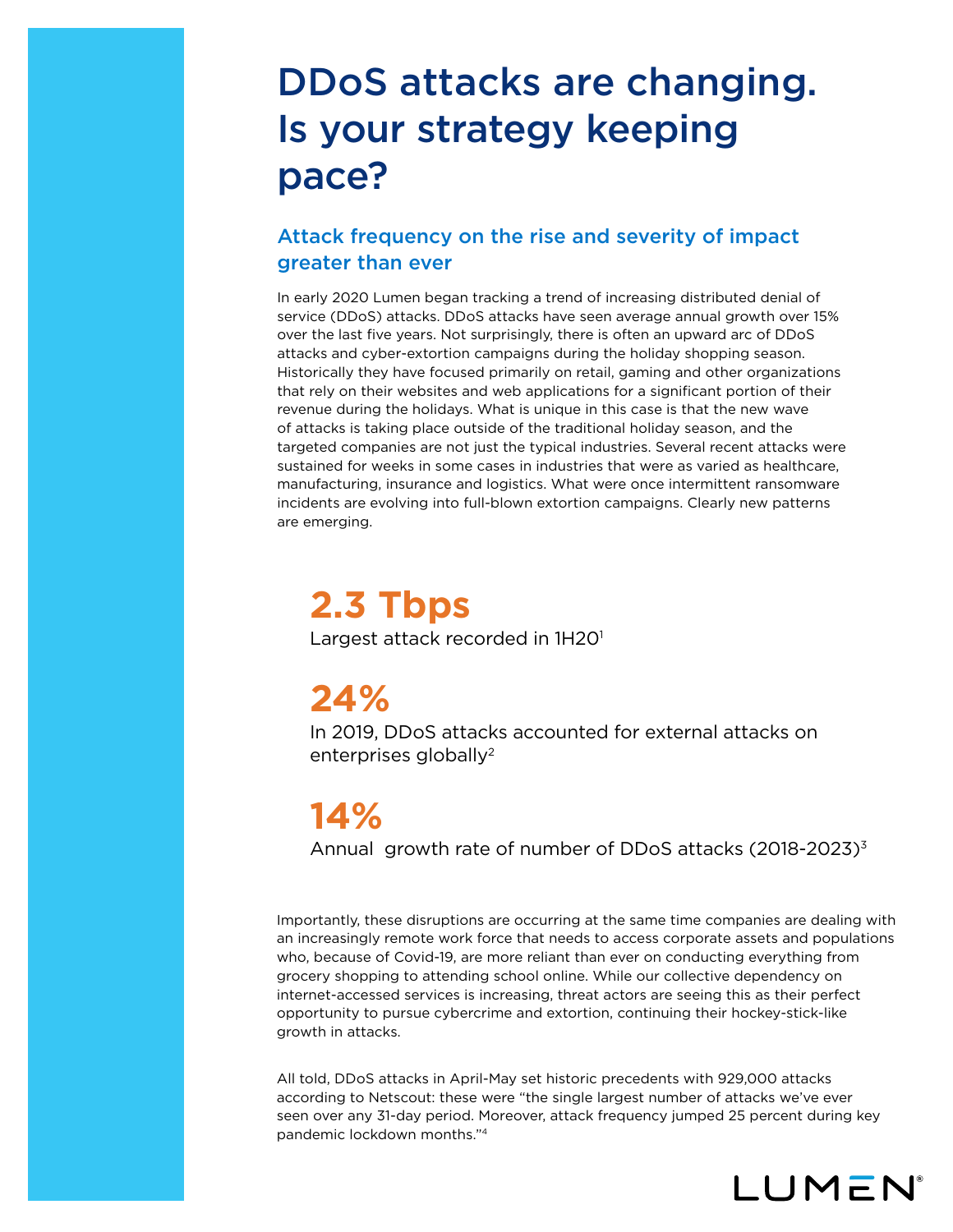## Attacks becoming more sophisticated

From July to October 2020 attacks continue, and Lumen has seen as much as a 1200% monthly increase in emergency DDoS mitigation activations. It is clear that the tactics and targets of DDoS attacks are changing yet again and cyber-extortion against multiple industries is underway, with attackers both demonstrating their capability to directly extort companies, and the monetary asks increasing more than ten-fold, ranging from \$20,000 historically to \$340,000 to call off the attack according to the FBI.5



From July to October 2020, Lumen has seen as much as a 1200% monthly increase in emergency DDoS Mitigation activations

In other words, the criminals are adapting to the changing landscape and seeing opportunity. These attacks are large and extensive enough to raise the ire of the FBI, which issued a Flash Alert on the trend urging businesses to prepare and report attacks regardless of whether they paid ransom or not. The FBI has indicated that thousands have already reported attacks. Lumen sees this trend continuing as businesses become ever more dependent on the public internet.

Historically, attacks can range from generic script-kiddie varieties that can be easily ordered anonymously for as little as ten dollars over the internet to attacks backed by nation states. Increasingly, many attack vectors are mixed – this is a change from the early days when attacks were easily mitigated with simple filters, one that Lumen and others including Netscout have noted: attacks using multiple vectors (the most complex types of attacks to mitigate) "grew 2,851 percent from 2017 [a time] when such attacks were considered outliers."4

### Lumen mitigates ~120 DDoS attacks daily



~89% of the top 100 DDoS attacks were multi-vector

~19% of the top 100 DDoS attacks targeted the application layer

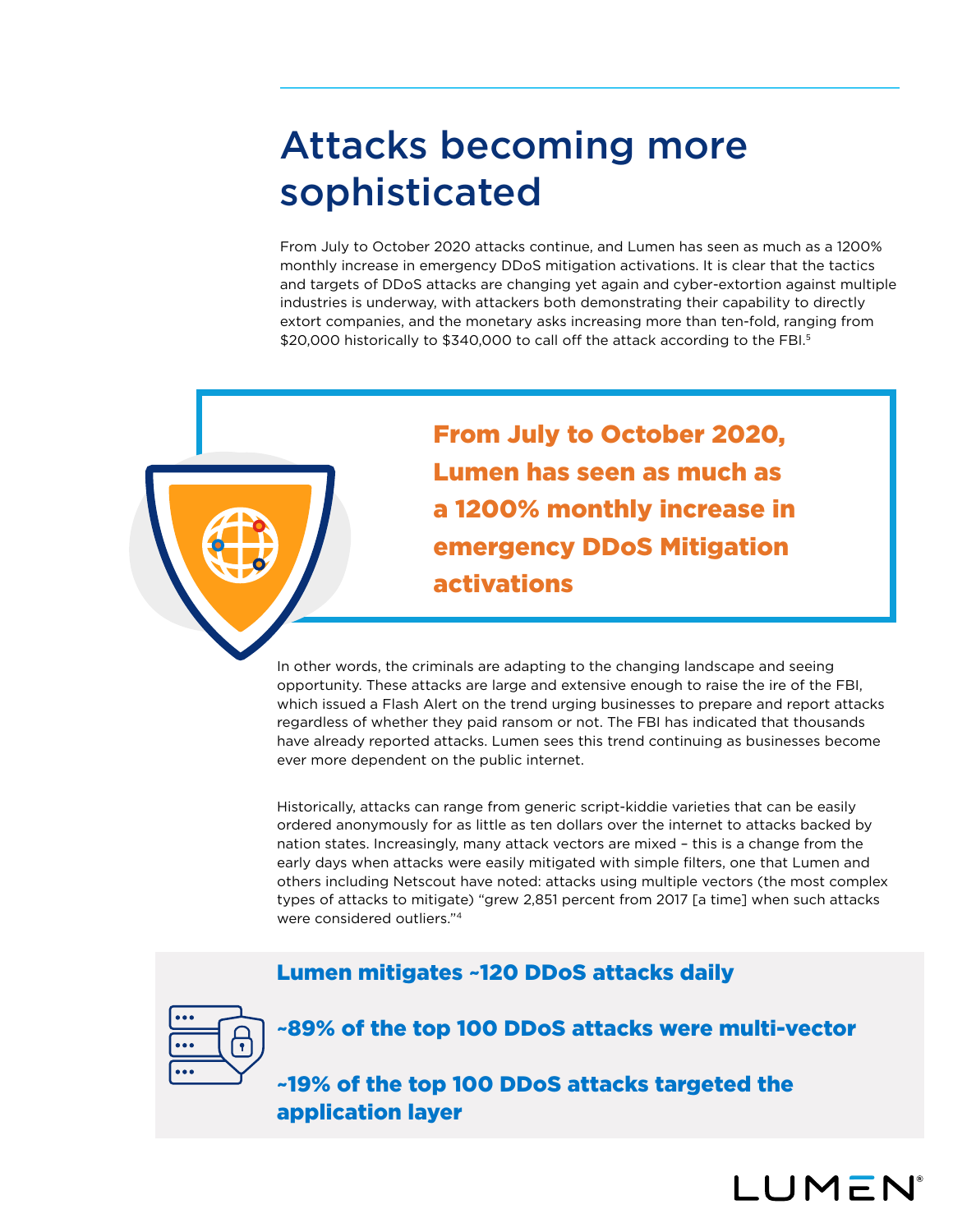

These new tactics reflect a very business-like approach to targeting companies with complex layered approaches in the multi-gigabit range. The FBI Flash reported "observed DDoS attacks were primarily reflective attacks with ranges in peak volume from approximately 28.8 gigabits per second (Gbps) to 200 Gbps. UDP and UDP-Frag floods, some leveraging WS-Discovery amplification, combined with TCP SYN, TCP outof-state, and ICMP Floods" to name a few of the vectors.<sup>5</sup>

These new tactics, techniques and procedures (TTPs) are more traditionally associated with nation-state actors like the Iranian team that remains on the FBI's Most Wanted list and exhibits TTPs: the FBI reports they are "consistent with two previous cybercriminal RDoS campaigns in 2017 and 2019 in which a group identifying itself as 'Fancy Bear' sent RDDoS extortion emails."5

#### RDDoS goes big, becomes a mature criminal enterprise

Whether these attacks are truly nation-state sponsored, it is clear that Ransom DDoS (RDDoS) has gone fully commercial from an extortion standpoint: extortionists are methodically layering attacks pursuing a structured list of varied verticals and businesses, including e-commerce, financial services, retail, healthcare, state and local government, education, gaming, media and entertainment – and more. Regardless of where these attacks are coming from, every business needs to be prepared to match defense capabilities against the new attack landscape which is increasingly becoming a cyber arms race. In the second half of this brief, Lumen outlines questions you can use to help ensure your business is prepared.

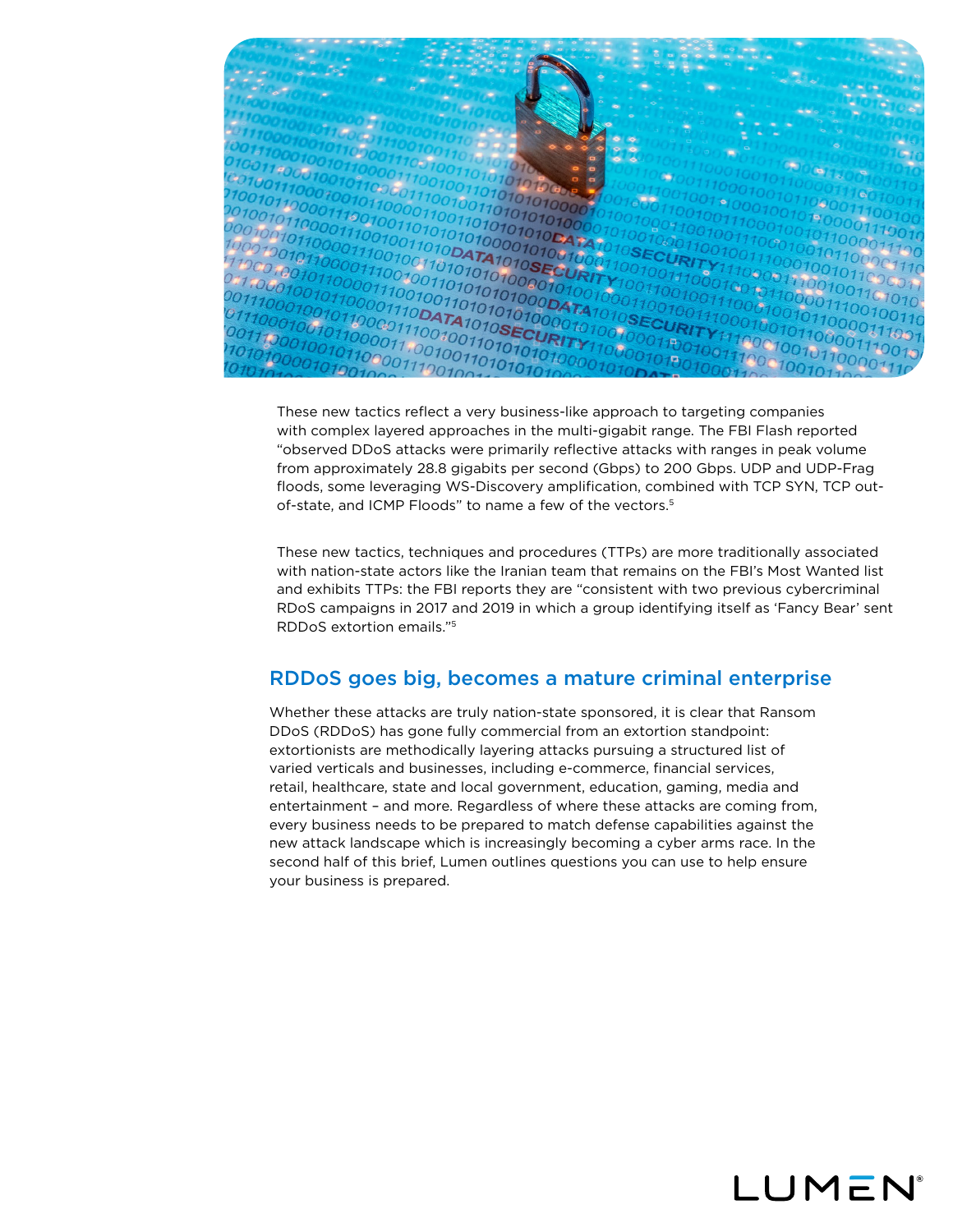

## How can your business address this emerging landscape?

While many companies have adjusted their cyber-hygiene strategy to deal with traditional ransomware attacks, DDoS has often remained on the periphery, tasked to the network operations team and often an after-thought to security and incident response teams. We suggest the following topics and questions to evaluate your company's current posture and preparedness.

### Don't panic. Don't pay. Do prepare.

Common sense questions arise. Does it really make sense to pay off an unknown adversary with blackmail capability? Will my adversary reinvest that into increasingly sophisticated or damaging attack vectors in the future? If you are not prepared to pay, you need to understand the impact you face and review the level of preparedness you have. If you have no protection today, many companies such as Lumen offer emergency turn up services, but as fast as these can be invoked, they may not be fast enough to completely ward off the damage. The best approach is to prepare ahead of time.

**Lumen customers reduced meantime-to-detect (MTTD) and meantime-to-respond (MTTR) for DDoS attacks by over 75%.**<sup>6</sup>

### Understand the blast radius, understand the impact

Clearly DDoS attacks disrupt the services companies provide to customers online. But the blast radius extends even further than that with so many workers relying on company resources accessed from their homes. A business can quickly come to a complete standstill if its remote workers cannot reach resources under DDoS attack. What's more, the rise of SD-WAN and public IP telephony services has also increased our dependence on the internet. Companies under a DDoS attack increasingly face the possibility of more extensive disruption.

It is important to understand the financial impact of an attack down to the minutes level. Which services will be disrupted? Which partners and projects rely on those services and what are the financial impacts of even the slightest disruption, let alone a sustained attack? Small businesses are not immune: [ITIC](https://itic-corp.com/blog/2020/06/forty-percent-of-enterprises-say-hourly-downtime-costs-top-1million/)  [reports those with 200-500 employees estimate just one hour of disruption could](https://itic-corp.com/blog/2020/06/forty-percent-of-enterprises-say-hourly-downtime-costs-top-1million/)  [result in \\$100,000 or more. For large enterprises, the damages easily top \\$5 million](https://itic-corp.com/blog/2020/06/forty-percent-of-enterprises-say-hourly-downtime-costs-top-1million/)  [for verticals including: banking/finance; food; energy; government; healthcare;](https://itic-corp.com/blog/2020/06/forty-percent-of-enterprises-say-hourly-downtime-costs-top-1million/)  [manufacturing; media and communications; retail; transportation and utilities.](https://itic-corp.com/blog/2020/06/forty-percent-of-enterprises-say-hourly-downtime-costs-top-1million/)

Want to see what a DDoS attack could cost your business? Use the [Lumen DDoS Calculator](https://www.lumen.com/en-us/resources/calculator/ddos-calculator.html).

LUMEN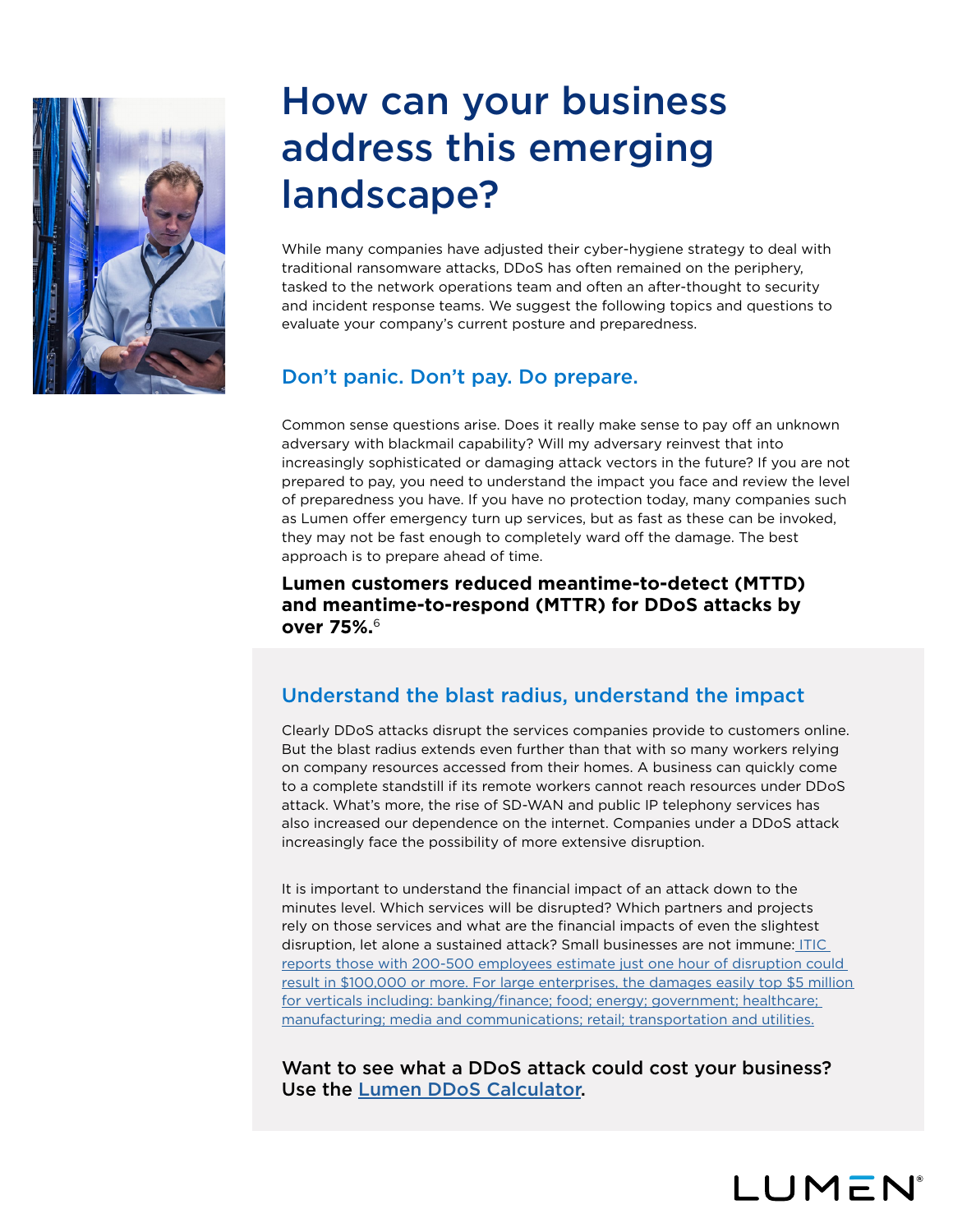#### Revisit your Edge security, DDoS and RDDoS strategy

Are you prepared for new and evolving attack vectors? Do you have adequate protection? What new attacks can you expect, and how will they potentially impact your business? How can you address this as part of your cybersecurity strategy? At Lumen, we provide a roadmap of focus areas and questions to consider that will begin to bolster your environment to meet the challenge of the next generation of DDoS attacks:

#### Review your DDoS governance

Resist the temptation to focus on the tool. Focus instead on the basics first, identifying the gaps in your existing programs and opportunities for reducing risk. Lumen recommends establishing governance and compliance programs that consider DDoS an essential part of a cybersecurity program. Start with these questions:

- 1. Is your Risk Management program factoring in DDoS attacks and the potential for disruption to determine gaps and additional investments required? Is the business impact of DDoS fully quantified?
- 2. Have your Incident Response plans kept pace in identifying who has authority to mitigate, which teams are notified and where you can escalate support? Are debriefings of attacks included or regularly reviewed?
- 3. Is your SOC properly prepared to contact and activate the necessary scrubbing services, actively troubleshoot, and invoke containment measures?
- 4. Are you proactively, periodically reviewing mitigated attacks and identifying possible trends and improvements?
- 5. Are current and predicted changes to the IT environment likely to require new protective measures around DDoS, and have they been factored into IT planning?



## LUMEN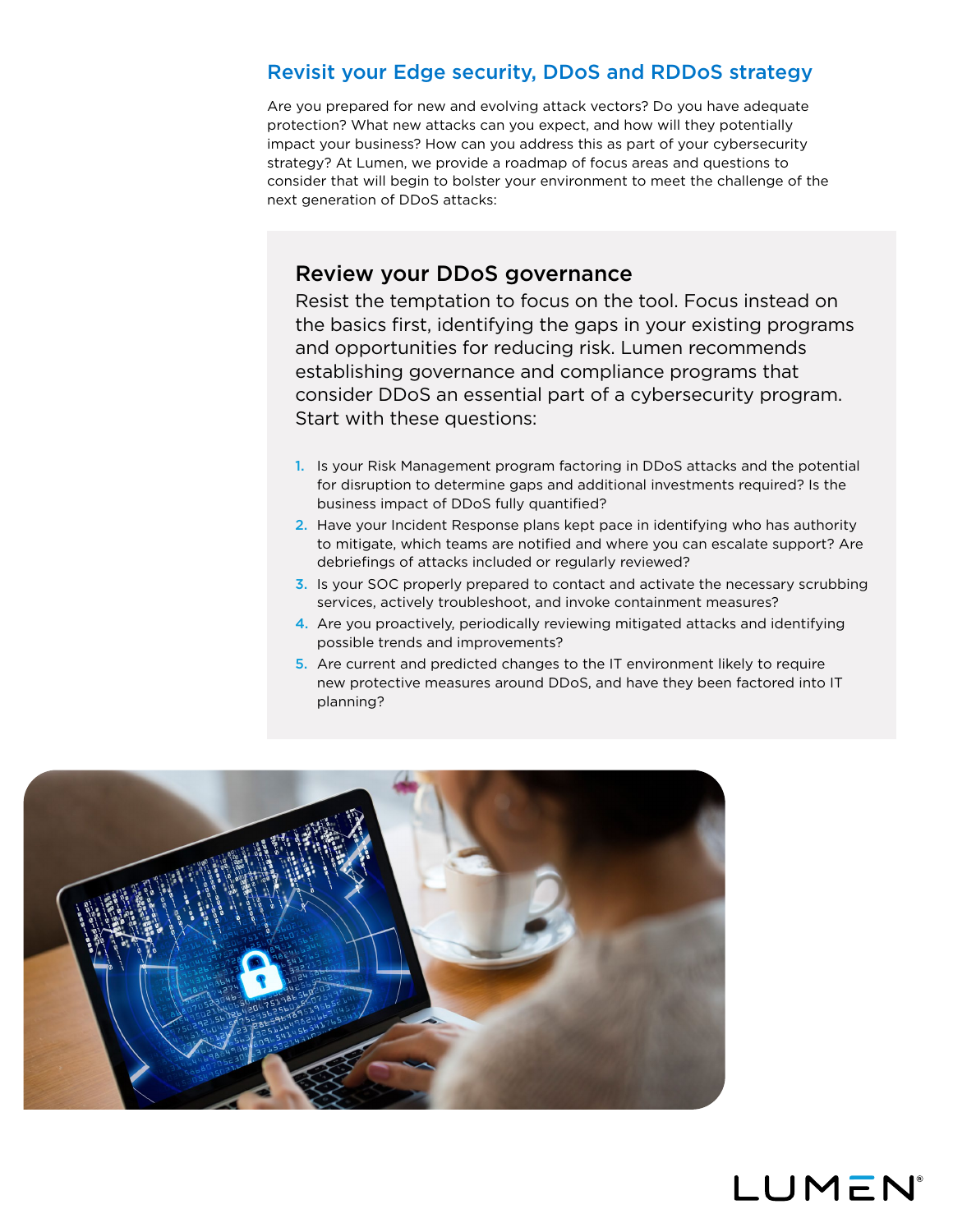### Identify the right approaches: volumetric, premises, Edge and beyond

Many teams are still surprised to discover that DDoS protection options cover several solutions that can work in concert to stop attacks. Lumen provides a variety of coverage options and tailored approaches based on modern edge architecture needs of evolving businesses.

### Volumetric (aka) carrier-based solutions

Network providers are best suited to deal with the largest attacks because of their capability to absorb the pervasive armies of bots and uniquely support controls such as BGP FlowSpec to provide highly scalable attack mitigation. This is often the first place to start addressing what are the most historically prevalent types of attacks. Below we cover some of the questions for each service area.

- 1. Does your current subscription match the increased flow of your network?
- 2. Is your time to mitigation important enough to consider Always-On mitigation?
- 3. Have your routing and IP space been tailored to the appropriate response for mitigation? Some assets are attacked more frequently or present greater risk: are they protected appropriately?

## Why Lumen for DDoS?



#### Global peering/carrier agnostic

120+ Tbps of global network capacity, localized private peering with private interconnects maximizes performance - more than 9,000 unique AS interconnects<sup>8</sup>



#### First line of defense

Internet backbone as a layer of defense: 85+ Tbps of FlowSpec defense capacity, provides additional layers of mitigation against volumetric layers 3 & 4 attacks



#### Tiered scrubbing architecture

Escalated to super or regional centers when thresholds exceeded, reduces collateral damage



#### Botnet takedowns

Black Lotus Labs removes ~63 C2s monthly from the Lumen network, less malicious traffic hitting customer firewalls

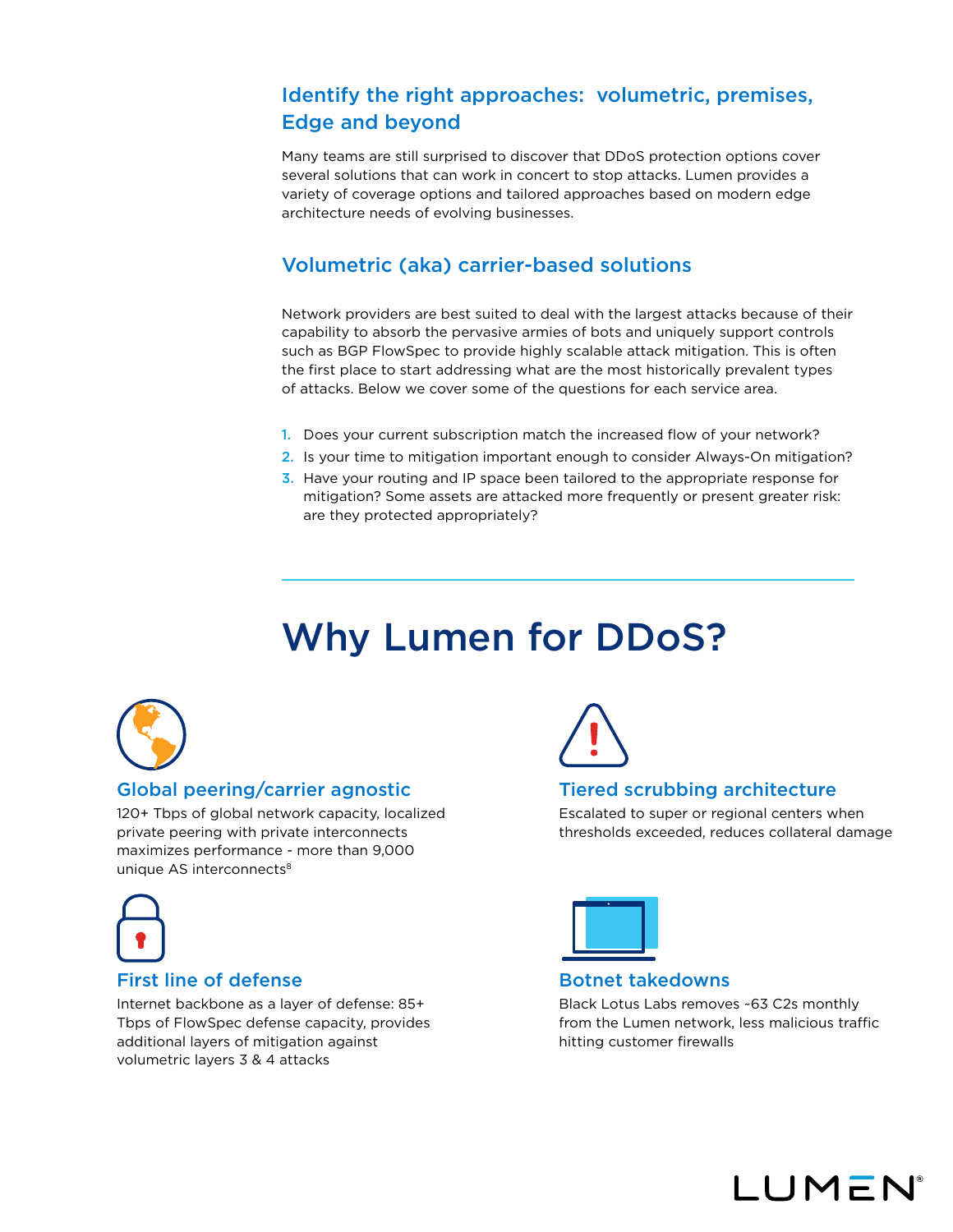### Lumen: Deep expertise backed by a global network, a broad portfolio and Black Lotus Labs

- Lumen® Professional Security Services offer hands-on support from a deep bench of certified in-house consultants and engineers so organizations battling limited or overtaxed resources can refocus their specialized security staff on what's most important to their business.
- Our team of experts is backed by a broad portfolio of security and networking solutions that can be tailored to meet our customers' specific transformation needs, including:
	- One of the largest and most deeply peered global IP networks with 9,000+ unique Autonomous System (AS) interconnects so we see more and can protect our customers at a scale that our competitors cannot easily replicate.
	- End-to-end layer 3/4 and layer 7 protection from one of the largest DDoS mitigation deployments in the world, with 15 global scrubbing centers hosting 85+ Tbps of FlowSpec mitigation capacity.
	- A DevOps-friendly edge compute platform that accelerates application performance to enhance digital interactions globally, with a modular marketplace of next-gen WAF, bot management and API protection solutions delivered through Lumen® CDN Edge Compute platform containers
	- Our threat research team, Black Lotus Labs, which helps protect the internet by leveraging Lumen's extensive global threat visibility to share threat intelligence and proactively take down known threats.
	- Automated threat detection and response built into security services to automatically block threats at the network before they cause harm to our customers.

#### Premises solutions

Following the layered attack vectors, many DDoS attacks attempt vectors that are not picked up by volumetric monitoring, flying under the radar and surgically striking services. They attempt to exhaust firewalls stealthily or take down select services distracting the IT teams while they exfiltrate data and execute other non-DDoS attacks. While firewalls have come a long way, they are not purpose-built to detect or mitigate these stealth attacks. However, appliances can be configured to work in concert with volumetric services. Lumen uses the fine-tuning of appliances in concert with our volumetric services to foil some of the most complex attacks. Here are some additional questions to ask:

- 1. Is your industry concerned by the disruption a stealth attack can have? Do you have a target-rich environment such as financial services where attackers may deploy DDoS as a smoke screen for a layered attack?
- 2. Does it make sense to invest in a premises-based solution? Prem-based DDoS can immediately and appropriately signal volumetric services when they are truly needed. Will the quick activation of DDoS prevent significant revenue loss?
- 3. Are you being attacked frequently with low and slow activations that force frequent cloud switch-over? Are you concerned about customer experience during peak periods if you have to use the sledgehammer of volumetric services where the finesse of a premises appliance will do?

#### Customers using the Lumen® DDoS Mitigation solution realized a 222% ROI over three years.6